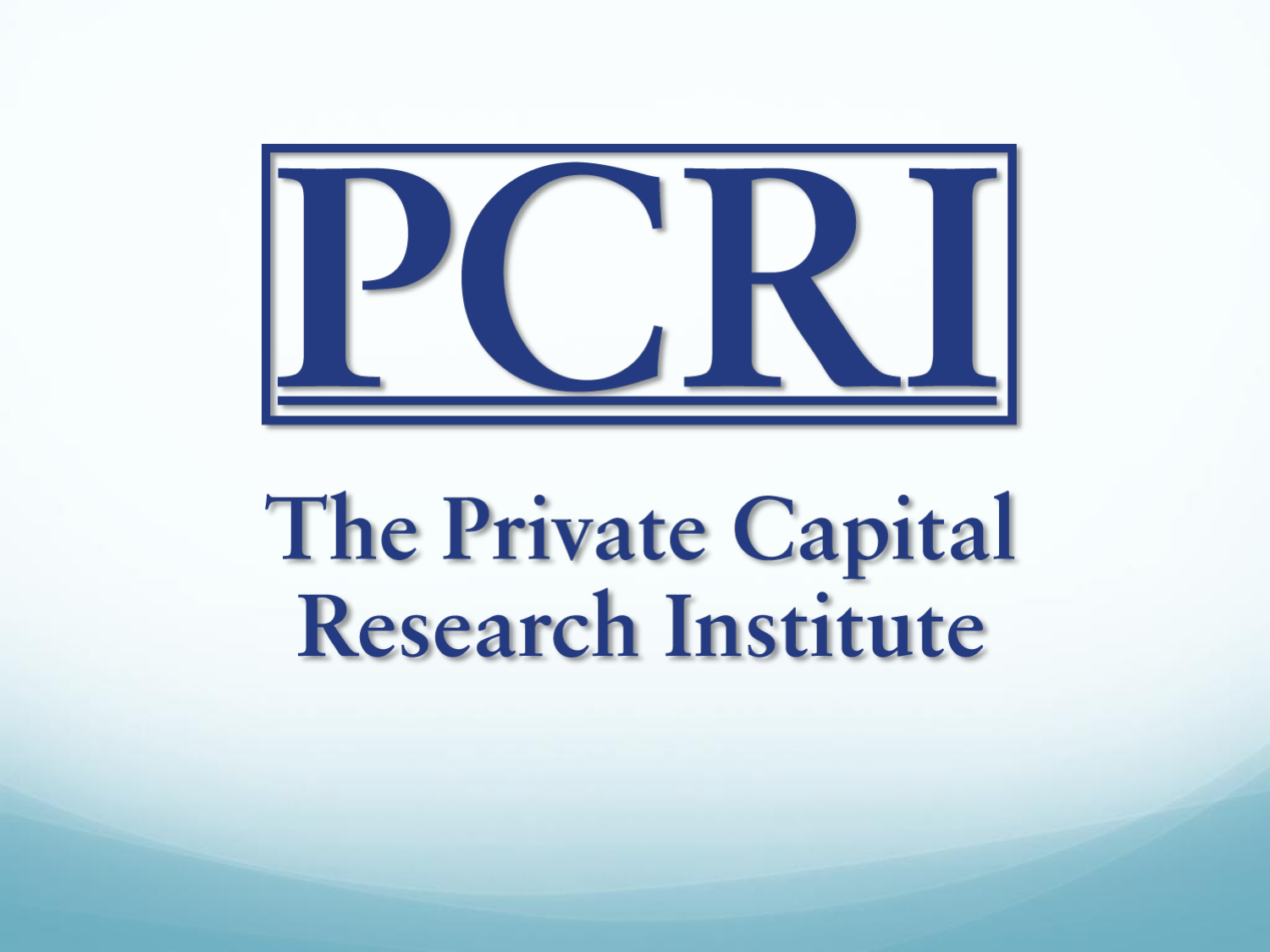### Private Capital Research Institute Update

February 12, 2014 New York, New York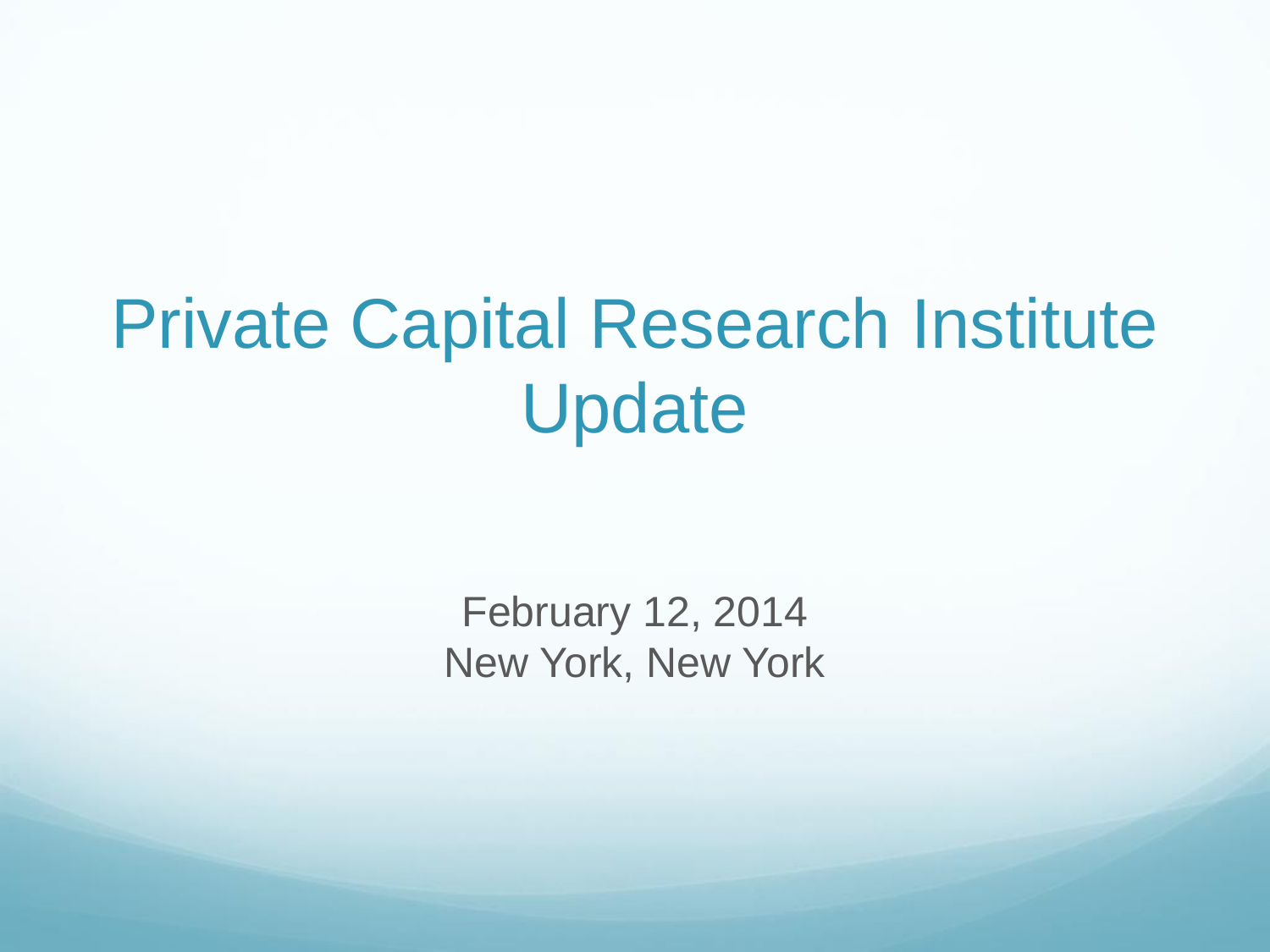#### PCRI Mission

- Tremendous growth of the private capital industry:
	- Driven in large part by public pensions' need for return
- Debate concerning consequences of private capital investments
- Important unanswered questions:
	- *What is the impact of private equity investments:*
		- *On the employment and operating efficiency in the firms in which they invest?*
		- *On innovation and real growth?*
	- *How well do private equity investments perform?*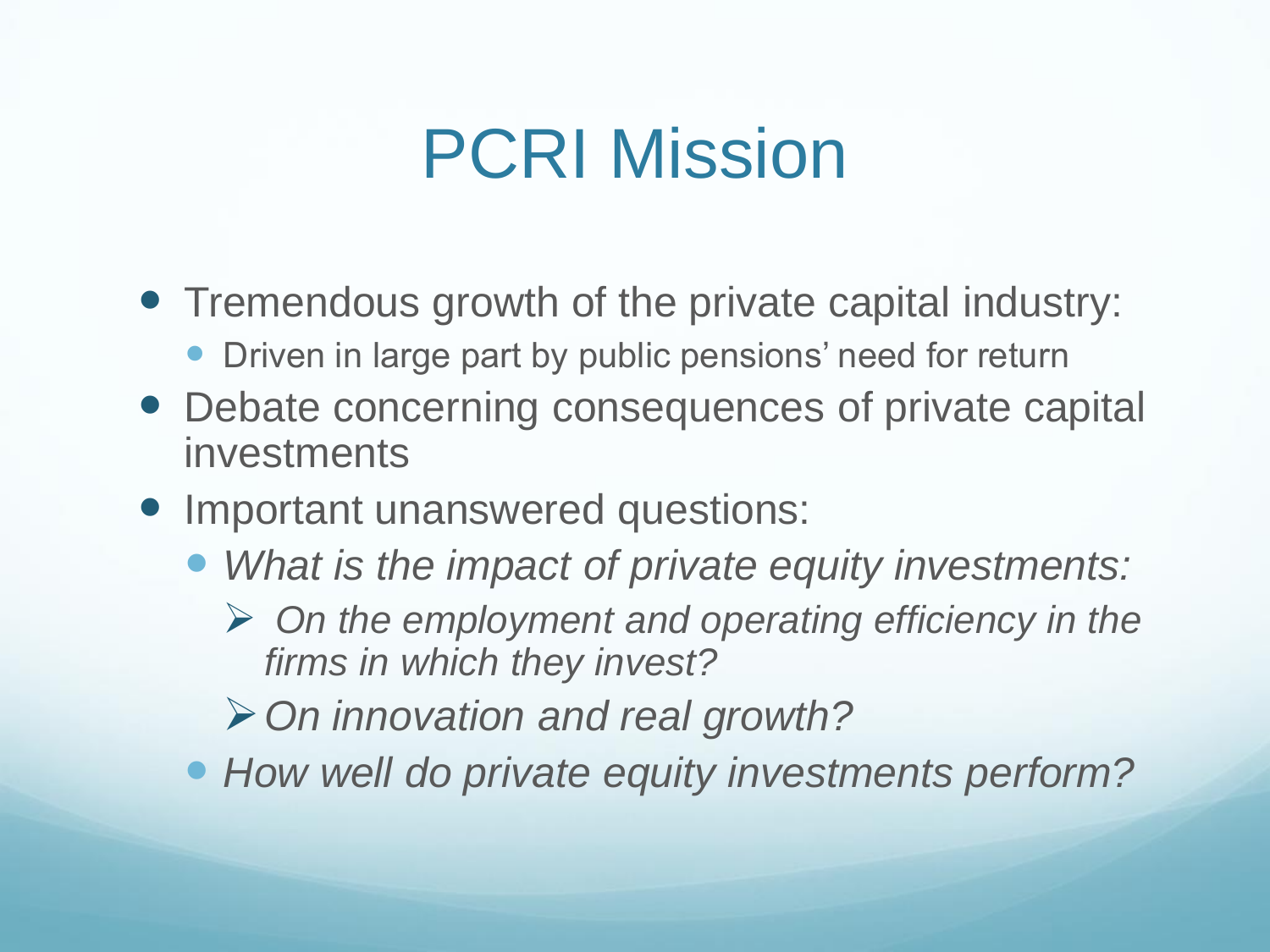## PCRI Mission

- Build data sets related to private capital which can be made available to researchers for analysis.
- Enhance a community of scholars and sponsor unbiased academic research on the nature and effects of private capital.
- Disseminate the findings of this research to policy makers and the public at large to foster understanding of the role that private capital plays in the economy and society.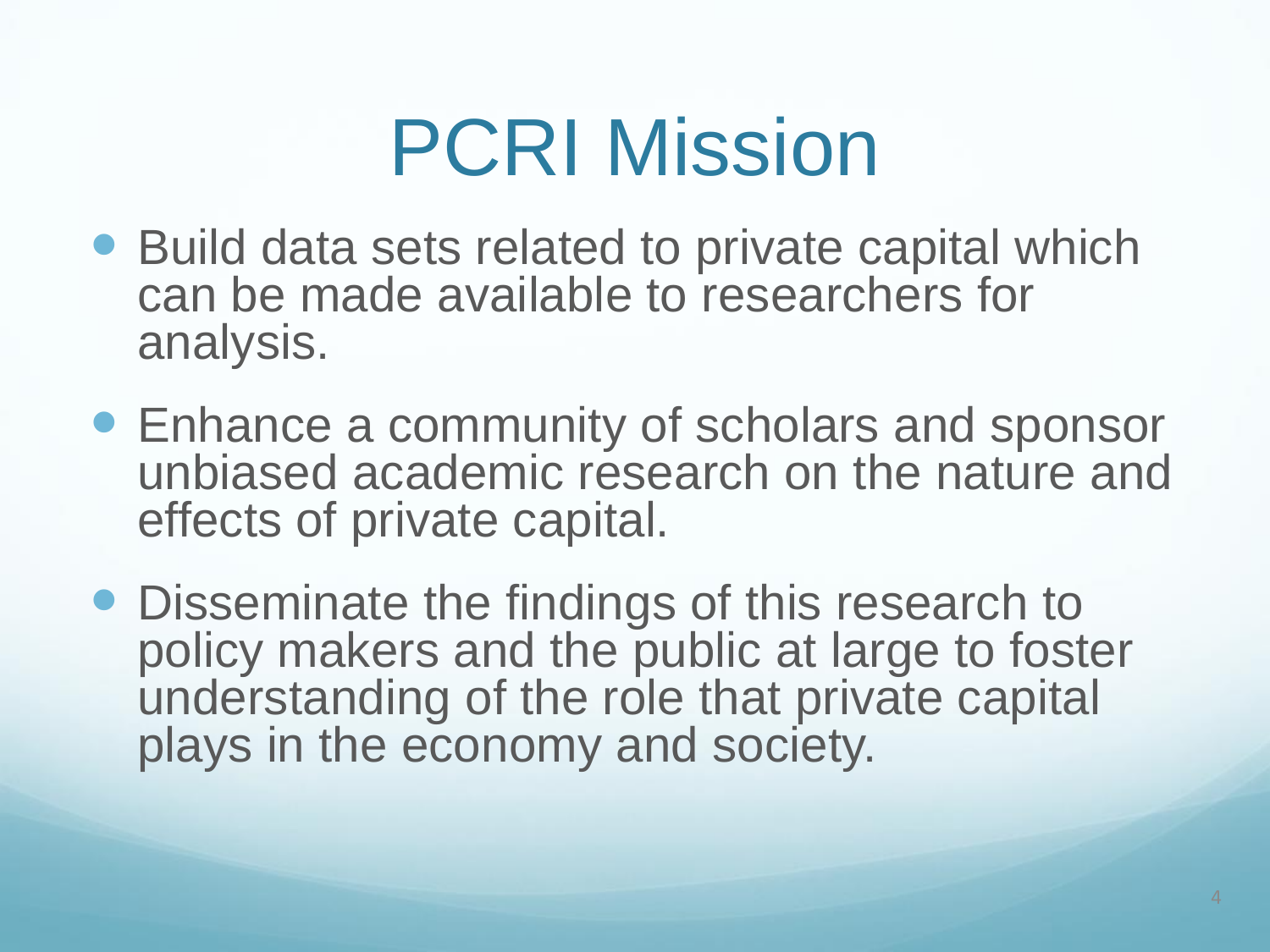## PCRI Database











Kenney-Patton Database of Emerging Growth IPOs University of California, Davis Funded by the NSF

- 30 Private Equity Firms agree in principle to transfer data.
- Key Features:
	- Anonymized database.
	- Stored on secure server hosted by the NORC.
	- Constraints on use of data.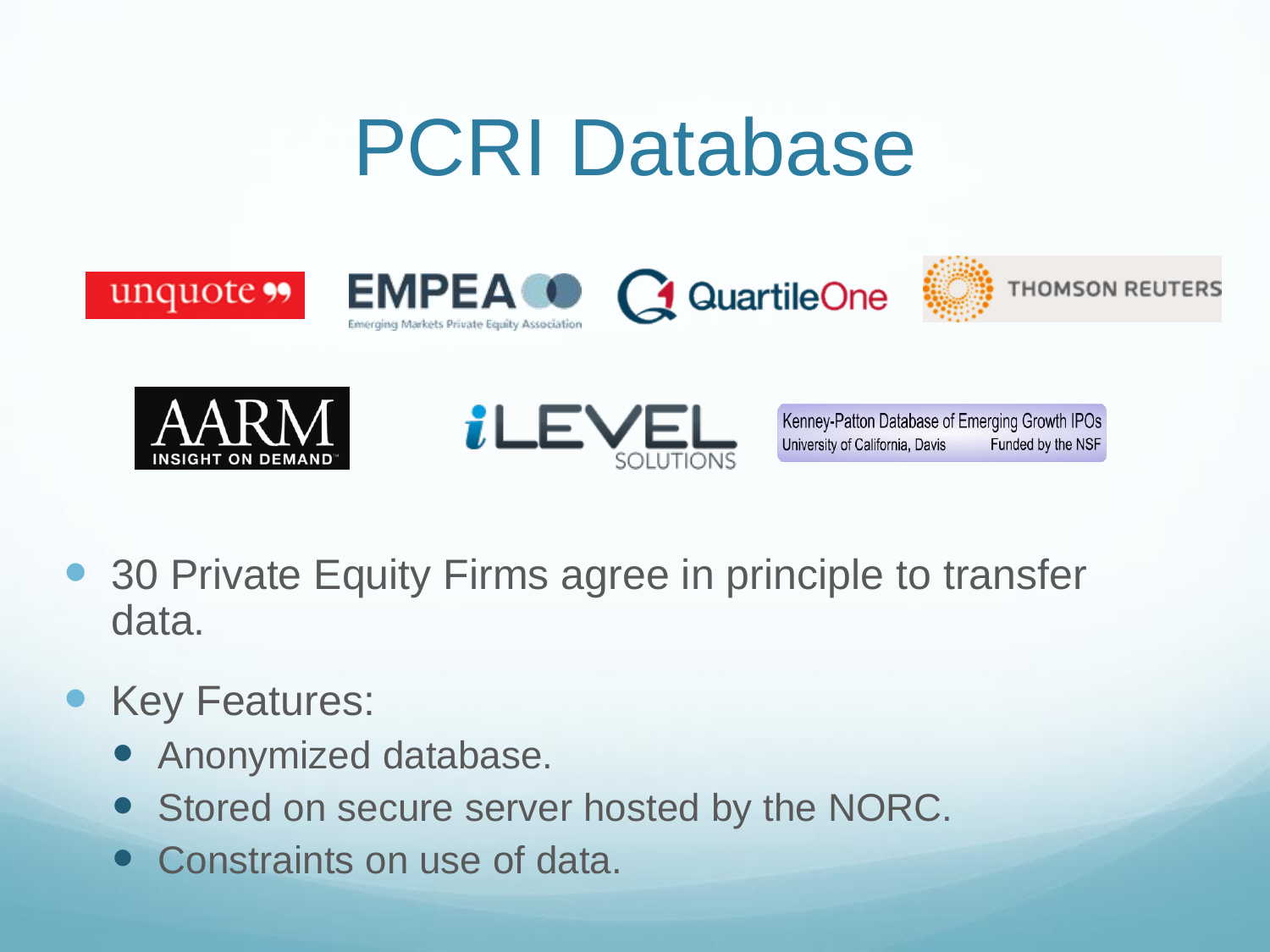# Update

- Fall 2013:
	- Beta version 1.0 complete.
	- Initial researchers begin work.
- January 2014:
	- Received data updates from our sponsors.
- April 2014 (expected):
	- Version 2.0.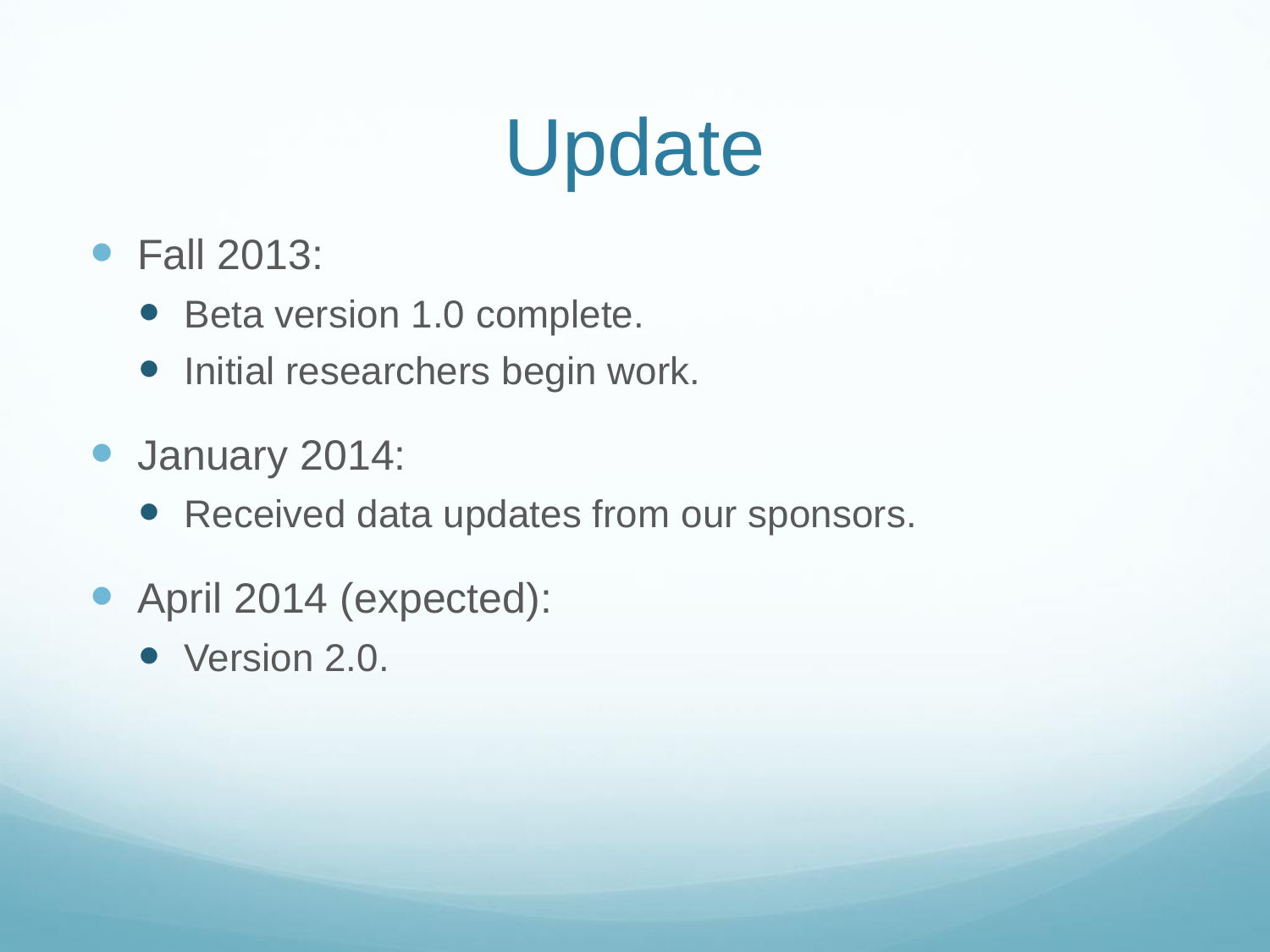## General Partners By Location

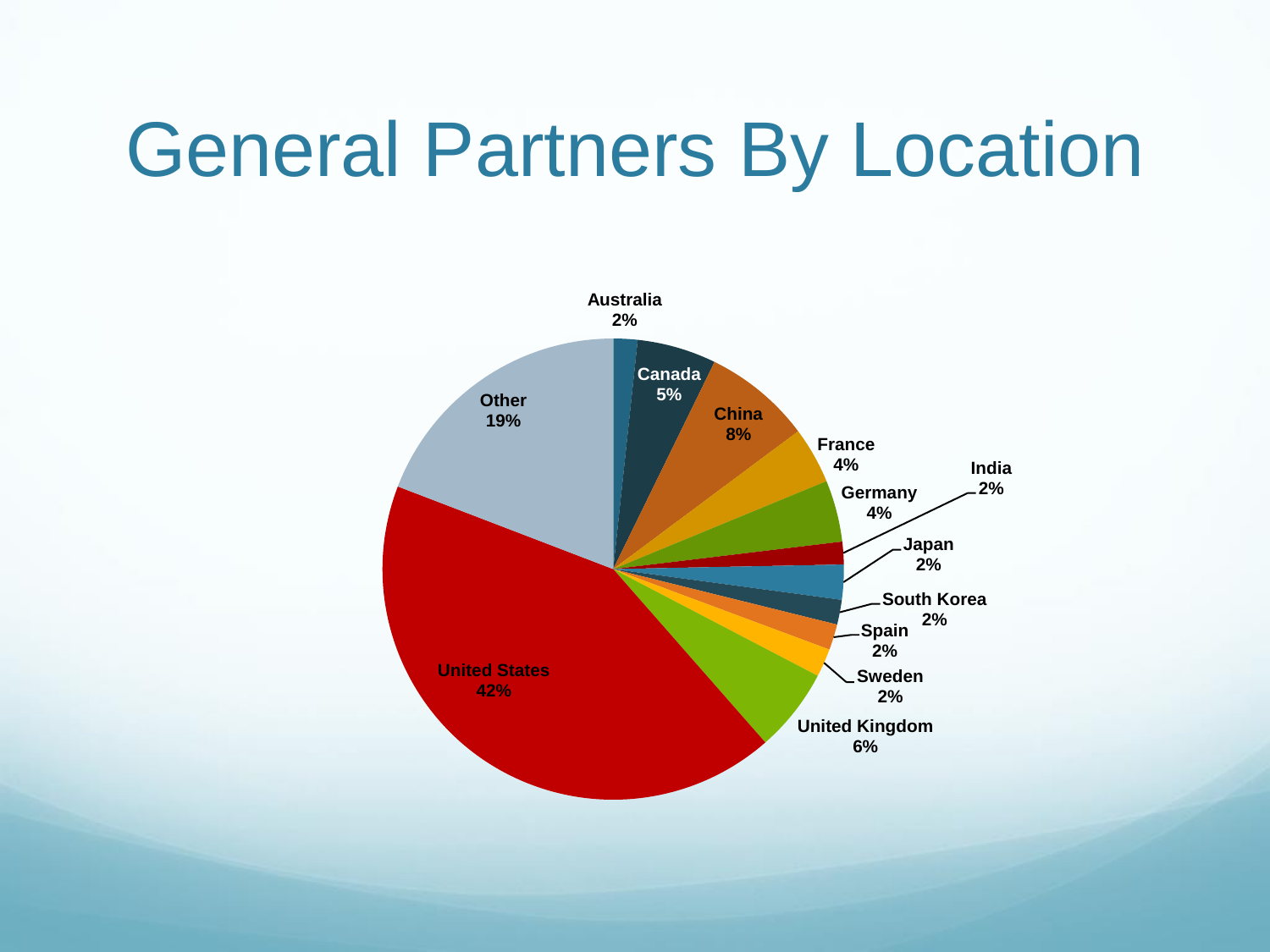#### Number of Funds by Vintage Year

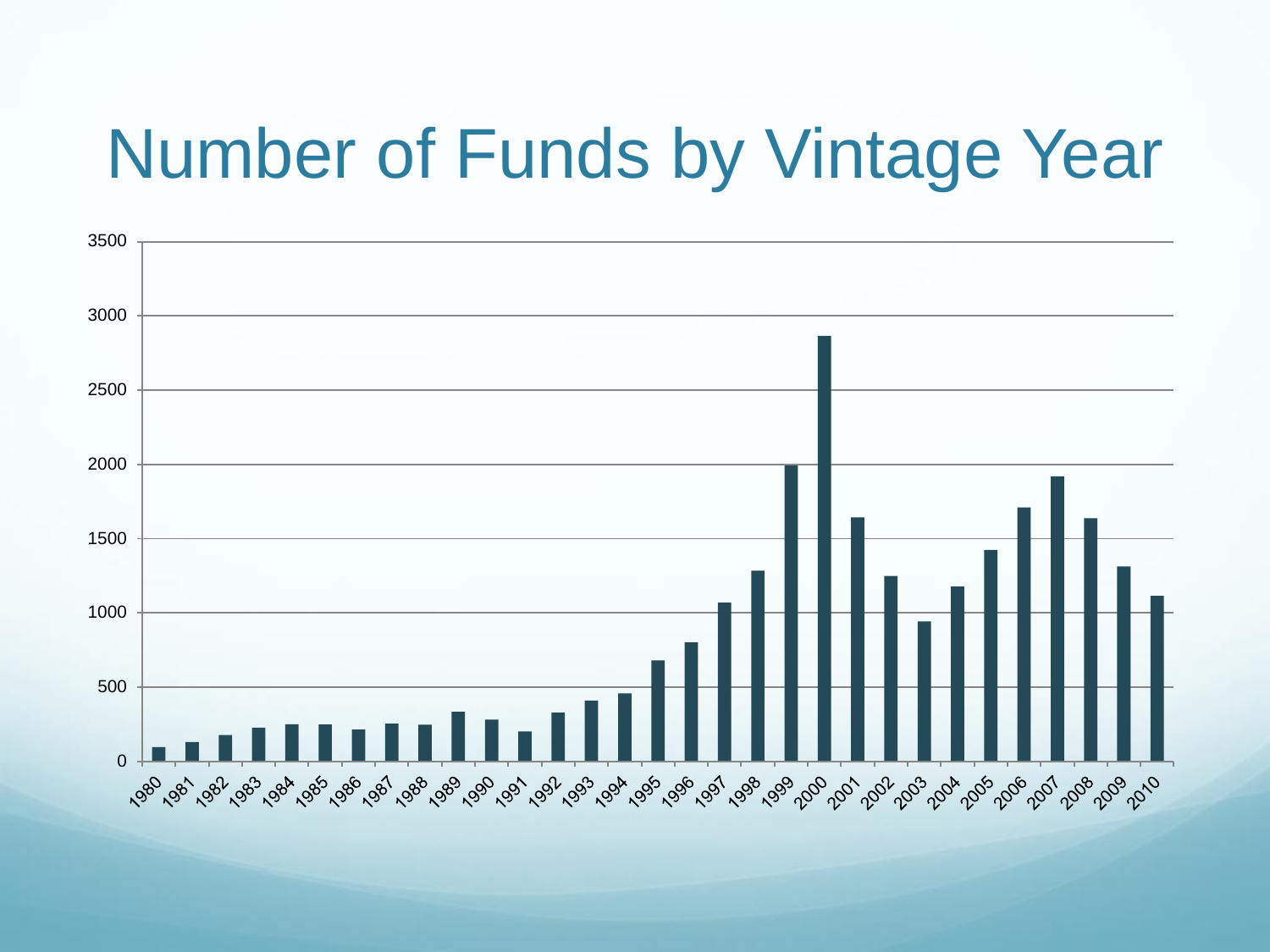#### Number of Investments by Year

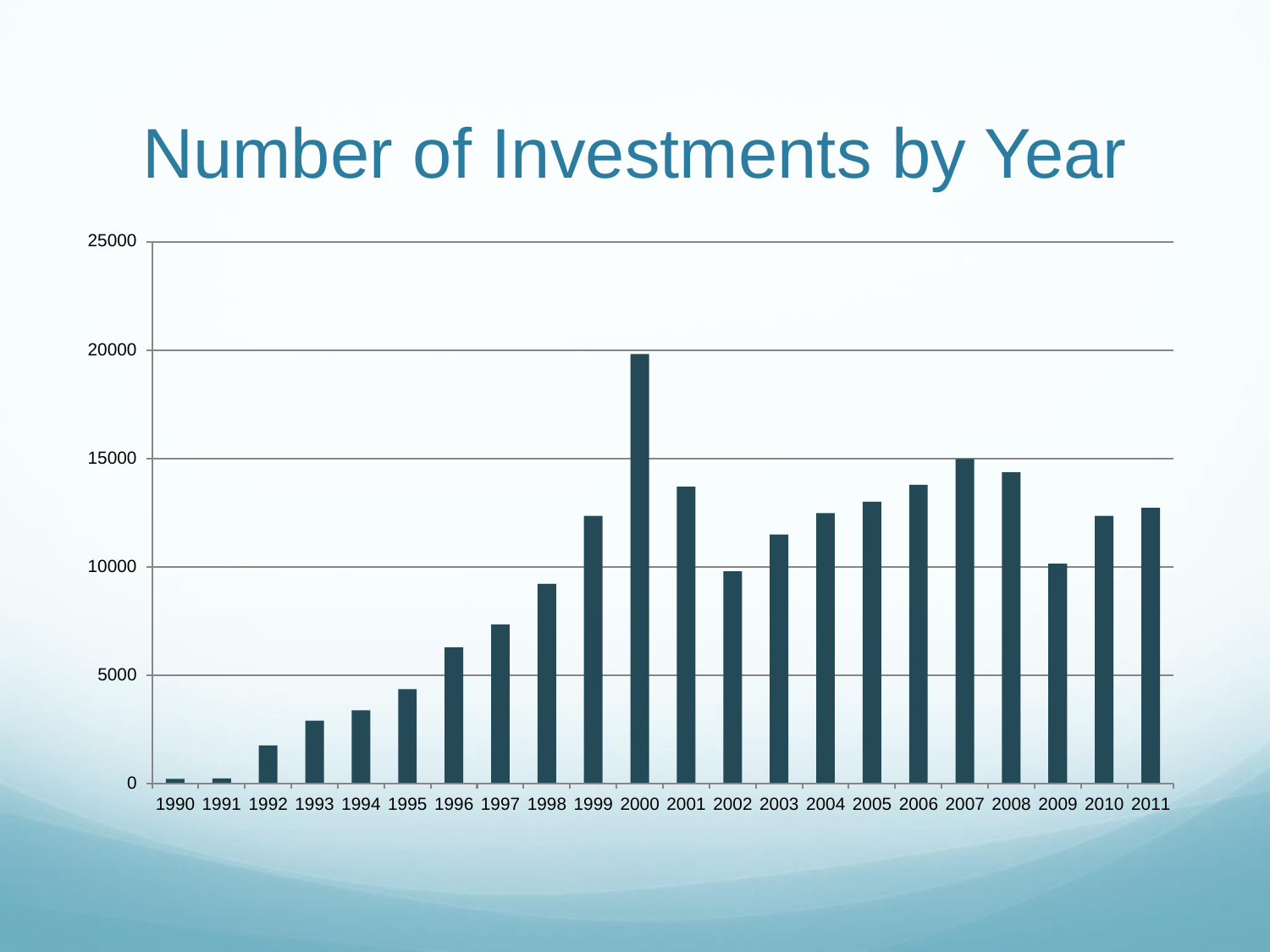## Goals in the Next Year

- Roll out database to more users by June 2014.
- First set of draft working papers by end of 2014.
- Expand outreach of our data collection effort:
	- $\triangleright$  Explore potential strategic alliances.
	- $\triangleright$  GP data sponsors.
- [www.privatecapitalresearchinstitute.org](http://www.privatecapitalresearchinstitute.org)